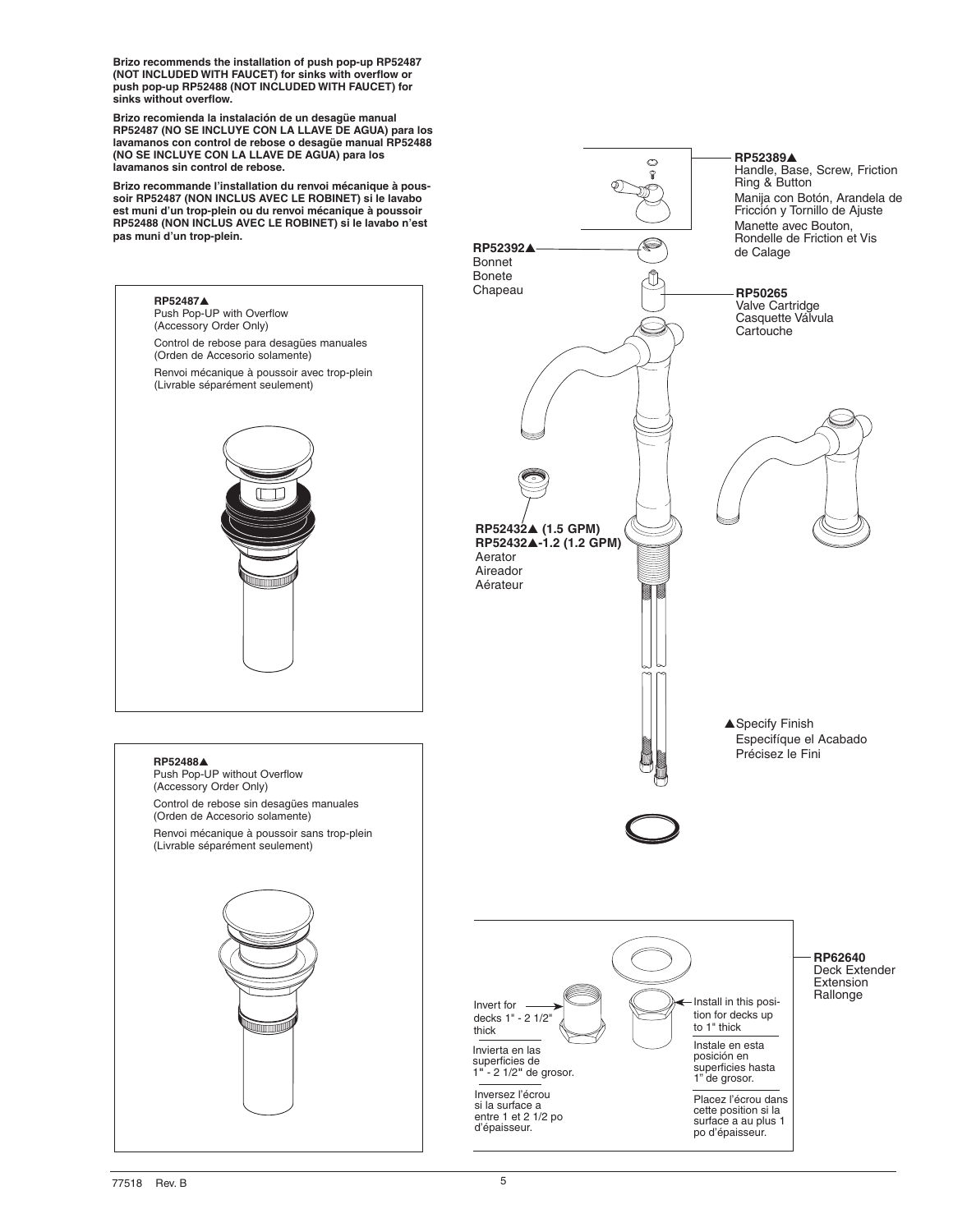# **CLEANING AND CARE**

Care should be given to the cleaning of this product. Although its finish is extremely durable, it can be damaged by harsh abrasives or polish. To clean, simply wipe gently with a damp cloth and blot dry with a soft towel.

# **Limited Warranty on Brizo® Faucets**

### **Parts and Finish**

All parts (other than electronic parts and batteries) and finishes of this Brizo® faucet are warranted to the original consumer purchaser to be free from defects in material and workmanship for as long<br>as the original consumer purchaser owns the home in which the faucet was first installed or, for<br>commercial users, for 5 ye

Electronic Parts and Batteries (if applicable)<br>Electronic parts (other than batteries), if any, of this Brizo® faucet are warranted to the original<br>consumer purchaser to be free from defects in material and workmanship for provided on batteries.

Delta Faucet Company will replace, FREE OF CHARGE, during the applicable warranty period, any part or finish that proves defective in material and/or workmanship under normal installation,<br>use and service. If repair or replacement is not practical, Delta Faucet Company may elect to<br>refund the purchase price in **remedies.** 

Delta Faucet Company recommends using a professional plumber for all installation and repair. We also recommend that you use only genuine Brizo® replacement parts.

Delta Faucet Company shall not be liable for any damage to the faucet resulting from misuse, abuse, neglect or improper or incorrectly performed installation, maintenance or repair, including failure to follow the applicable care and cleaning instructions.

Replacement parts may be obtained by calling the applicable number below or by writing to:

**In the United States and Mexico: In Canada:** Delta Faucet Company<br>
Delta Faucet Company<br>
Product Service Centre<br>
Technical Service Centre Product Service Technical Service Centre<br>
55 E. 111th Street<br>
55 E. 111th Street 55 E. 111th Street 350 South Edgeware Road Indianapolis, IN 46280 St. Thomas, Ontario, Canada N5P 4L1 1-877-345-BRIZO (2749) 1-877-345-BRIZO (2749) customerservice of the customerservice of the customerservice of the customerservice of the customerservice ma<br>
1-877-345-BRIZO (2749)<br>
1-877-345-BRIZO (2749)<br>
customerservice@mascocanada.com customerservice @mascocanada.c

Proof of purchase (original sales receipt) from the original purchaser must be made available to<br>Delta Faucet Company for all warranty claims unless the purchaser has registered the product with<br>Delta Faucet Company. This

DELTA FAUCET COMPANY SHALL NOT BE LIABLE FOR ANY SPECIAL, INCIDENTAL OR CONSEQUENTIAL DAMAGES (INCLUDING LABOR CHARGES) FOR BREACH OF ANY EXPRESS OR IMPLIED WARRANTY ON THE FAUCET. Some states/provinces do not allow the ex

This is Delta Faucet Company's exclusive written warranty and the warranty is not transferable.

If you have any questions or concerns regarding our warranty, please view our Warranty FAQs at www.Brizo.com, email us at customerservice@deltafaucet.com or call us at the applicable number above.

© 2015 Masco Corporation of Indiana

## **LIMPIEZA Y CUIDADO DE SU LLAVE**

Tenga cuidado al ir a limpiar este producto. Aunque su acabado es sumamente durable, puede ser afectado por agentes de limpieza o para pulir abrasivos. Para limpiar su llave, simplemente frótela con un trapo húmedo y luego séquela con una toalla suave.

# **Garantía Limitada de las Llaves de Agua (grifos) Brizo®**

**Piezas y acabado** Todas las piezas (excepto las piezas electrónicas y las pilas) y los acabados de esta llave de agua Brizo® están garantizados al consumidor comprador original de estar libres de defectos en<br>material y fabricación durante el tiempo que el comprador original posea la vivienda en la que la<br>llave de agua fue originalmen

**Componentes electrónicos y pilas (si aplicable)**<br>Todas las piezas (salvo las pilas), si hay, de esta llave de agua Brizo® están garantizadas al con-<br>sumidor comprador original de estar libres de defectos en materiales y f a partir de la fecha de compra o, para los usuarios comerciales, por un año a partir de la fecha de compra. No se garantizan las pilas.

Delta Faucet Company reemplazará, SIN CARGO, durante el período de garantía aplicable, cualquier pieza o acabado que pruebe tener defectos de material y/o fabricación bajo la instalación,<br>uso y servicio normal. Si la reparación o su reemplazo no es práctico, Delta Faucet Company tiene<br>la opción de reembolsarle s

Delta Faucet Company recomienda que use los servicios de un plomero profesional para todas las instalaciones y reparaciones. También le recomendamos que utilice sólo las piezas de repuesto originales de Brizo®.

Delta Faucet Company no será responsable por cualquier daño a la llave de agua que resulte del<br>mal uso, abuso, negligencia o mala instalación o mantenimiento o reparación incorrecta, incluy-<br>endo el no seguir los cuidados

Las piezas de repuesto se pueden obtener llamando al número correspondiente más abajo, o escribiendo a:

**En los Estados Unidos y México: En Canadá:** 55 E. 111th Street 350 South Edgeware Road<br>
Indianapolis IN 46280 Structure Structure Structure Canal

Delta Faucet Company (Canada Limited, Plumbing Group<br>Product Service Company (Product Service Centre Technical Service Centre St. Thomas, Ontario, Canada N5P 4L1<br>1-877-345-BRIZO (2749) 1-877-345-BRIZO (2749) 1-877-345-BRIZO (2749) customerservice@deltafaucet.com customerservice@mascocanada.com

La prueba de compra (recibo original) del comprador original debe ser disponible a Delta Faucet Company para todos los reclamos a menos que el comprador haya registrado el producto con<br>Delta Faucet Company. Esta garantía le aplica sólo a las llaves de agua de Brizo® fabricadas<br>después del 1 de enero 1995 e instaladas

DELTA FAUCET COMPANY NO SE HACE RESPONSABLE POR CUALQUIER DAÑO ESPECIAL, INCIDENTAL O CONSECUENTE (INCLUYENDO LOS GASTOS DE MANO DE OBRA) POR EL INCUMPLIMIENTO DE CUALQUIER GARANTÍA EXPRESA O IMPLÍCITA DE LA LLAVE DE AGUA. Algunos estados/provincias no permiten la exclusión o limitación de daños especiales,<br>incidentales o consecuentes, por lo que estas limitaciones y exclusiones pueden no aplicarle a<br>usted. Esta garantía le otorga dere

Esta es la garantía exclusiva por escrito de Delta Faucet Company y la garantía no es transferible.

Si usted tiene alguna pregunta o inquietud acerca de nuestra garantía, por favor, vea nuestra<br>sección de preguntas frecuentes FAQ sobre la garantía en www.Brizo.com, también puede envi-<br>arnos un correo electrónico a custom

© 2015 Masco Corporación de Indiana

## **INSTRUCTIONS DE NETTOYAGE**

Il faut le nettoyer avec soin. Même si son fini est extrêmement durable, il peut être abîmé par des produits fortement abrasifs ou des produits de polissage. Il faut simplement le frotter doucement avec un chiffon humide et le sécher à l'aide d'un chiffon doux.

## **Garantie limitée des robinets Brizo®**

**Pièces et finis**

Toutes les pièces (à l'exception des composants électroniques et des piles) et tous les finis de ce<br>robinet Brizo® sont protégés contre les défectuosités du matériau et les vices de fabrication par<br>une garantie qui est con propriétaire de la maison dans laquelle le robinet a été installé. Dans le cas d'une utilisation com- merciale, la garantie est de 5 ans à compter de la date d'achat.

### **Composants électroniques et piles (le cas échéant)**

Si ce robinet Brizo® comporte des composants électroniques, ces composants (à l'exception des<br>piles) sont protégés contre les défectuosités du matériau et les vices de fabrication par une garan-<br>tie consentie au premier ac garantie ne couvre les piles.

Delta Faucet Company remplacera, GRATUITEMENT, pendant la période de garantie applicable,<br>toute pièce ou tout fini qui présentera une défectuosité du matériau et/ou un vice de fabrication<br>pour autant que le robinet ait été réparer ou de remplacer le robinet, Delta Faucet Company pourra décider de rembourser le prix d'achat du produit pour autant que celui-ci lui soit retourné. **Il s'agit de vos seuls recours.** 

Delta Faucet Company recommande de confier l'installation et la réparation à un plombier professionnel. Nous vous recommandons également d'utiliser uniquement des pièces de rechange authentiques Brizo®.

Delta Faucet Company se dégage de toute responsabilité à l'égard des dommages causés au robinet en raison d'un mauvais usage, d'un usage abusif, de la négligence ou de l'utilisation d'une<br>méthode d'installation, de maintenance ou de réparation incorrecte ou inadéquate, y compris<br>les dommages résultant du

our obtenir des pièces de rechange, veuillez appeler au numéro applicable ci-dessous ou écrire à l'adresse applicable ci-dessous.

**Aux États-Unis et au Mexique : Au Canada:** Delta Faucet Company **Masco Canada Limited, Plumbing Group**<br>Product Service Technical Service Centre 55 E. 111th Street 350 South Edgeware Road Indianapolis, IN 46280 St. Thomas, Ontario, Canada N5P 4L1 1-877-345-BRIZO (2749) 1-877-345-BRIZO (2749) customerservice of the customerservice of the customerservice of the customerservice of the customerservice ma<br>
1-877-345-BRIZO (2749)<br>
Customerservice@deltafaucet.com customerservice@mascocanada.com<br>
Customerservice@masco

La preuve d'achat (reçu original) du premier acheteur doit être présentée à Delta Faucet Company<br>pour toutes les demandes en vertu de la garantie, sauf si le produit a été enregistré auprès de<br>Delta Faucet Company. La prés

DELTA FAUCET COMPANY SE DEGAGE DE TOUTE RESPONSABILITE À L'ÉGARD DES<br>DOMMAGES PARTICULIERS, CONSÉCUTIFS OU INDIRECTS (Y COMPRIS LES FRAIS<br>DE MAIN-D'OEUVRE) QUI POURRAIENT RÉSULTER DE LA VIOLATION D'UNE GARANTIE<br>IMPLICITE O

La présente garantie écrite est la garantie exclusive offerte par Delta Faucet Company et elle n'est pas transférable.

Si vous avez des questions ou des préoccupations en ce qui concerne notre garantie, veuillez consulter la page Warranty FAQs à www.Brizo.com, faire parvenir un courriel à customerservice@ deltafaucet.com ou nous appeler au numéro applicable.

© 2015 Division de Masco Indiana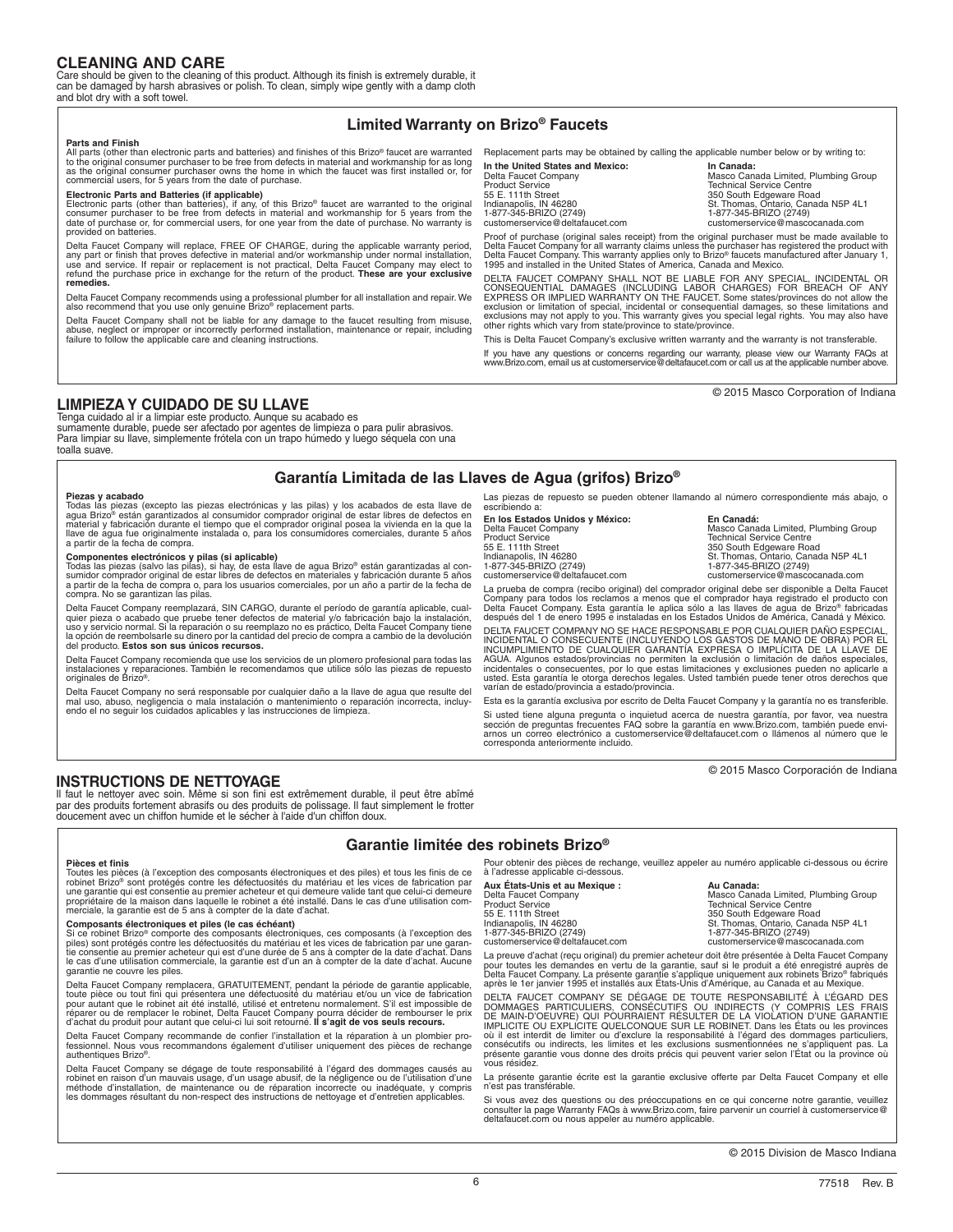**BRIZO** 



**SINGLE HANDLE LAVATORY VESSEL FAUCET**

# **LLAVE DE AGUA DE RECIPIENTE PARA LAVAMANOS DE UNA MANIJA**

# **ROBINET À UNE MANETTE POUR BASSIN DE COMPTOIR**

Models/Modelos/Modèles 65036LF & 65436LF 65036LF-ECO & 65436LF-ECO Series/Series/Seria **Tresa®**

**Write purchased model number here. Escriba aquí el número del modelo comprado. Inscrivez le numéro de modèle ici.**



**You may need/Usted puede necesitar/ Articles dont vous pouvez avoir besoin:**







- To **READ ALL** the instructions completely before beginning.
- To **READ ALL** warnings, care, and maintenance information.

# **Para instalación fácil de su llave Brizo® usted necesitará:**

- **LEER TODAS** las instrucciones completamente antes de empezar.
- **LEER TODOS** los avisos, cuidados, e información de mantenimiento.

# **Pour installer votre robinet Brizo® facilement, vous devez:**

- **LIRE TOUTES** les instructions avant de débuter;
- **LIRE TOUS** les avertissements ainsi que toutes les instructions de nettoyage et d'entretien;

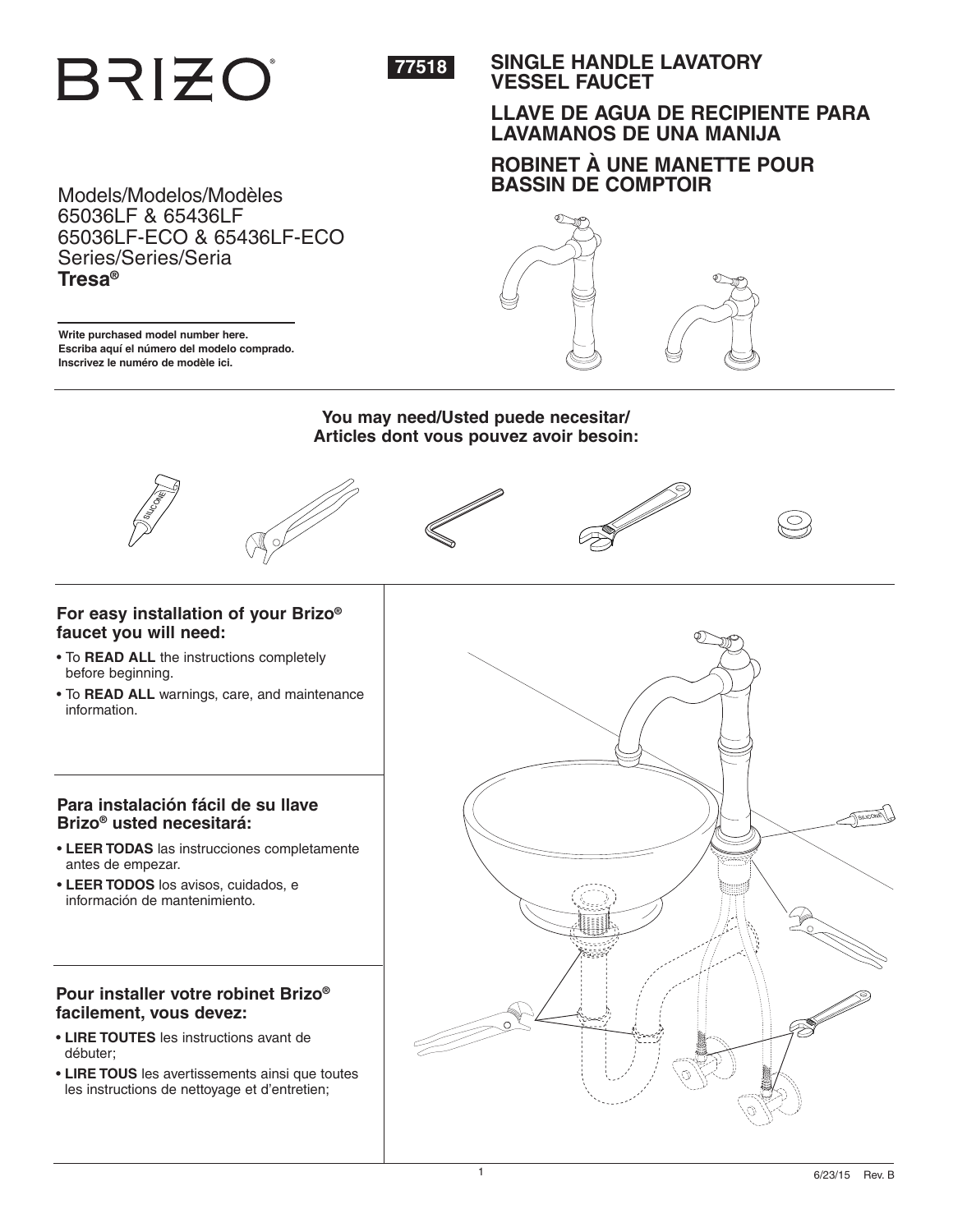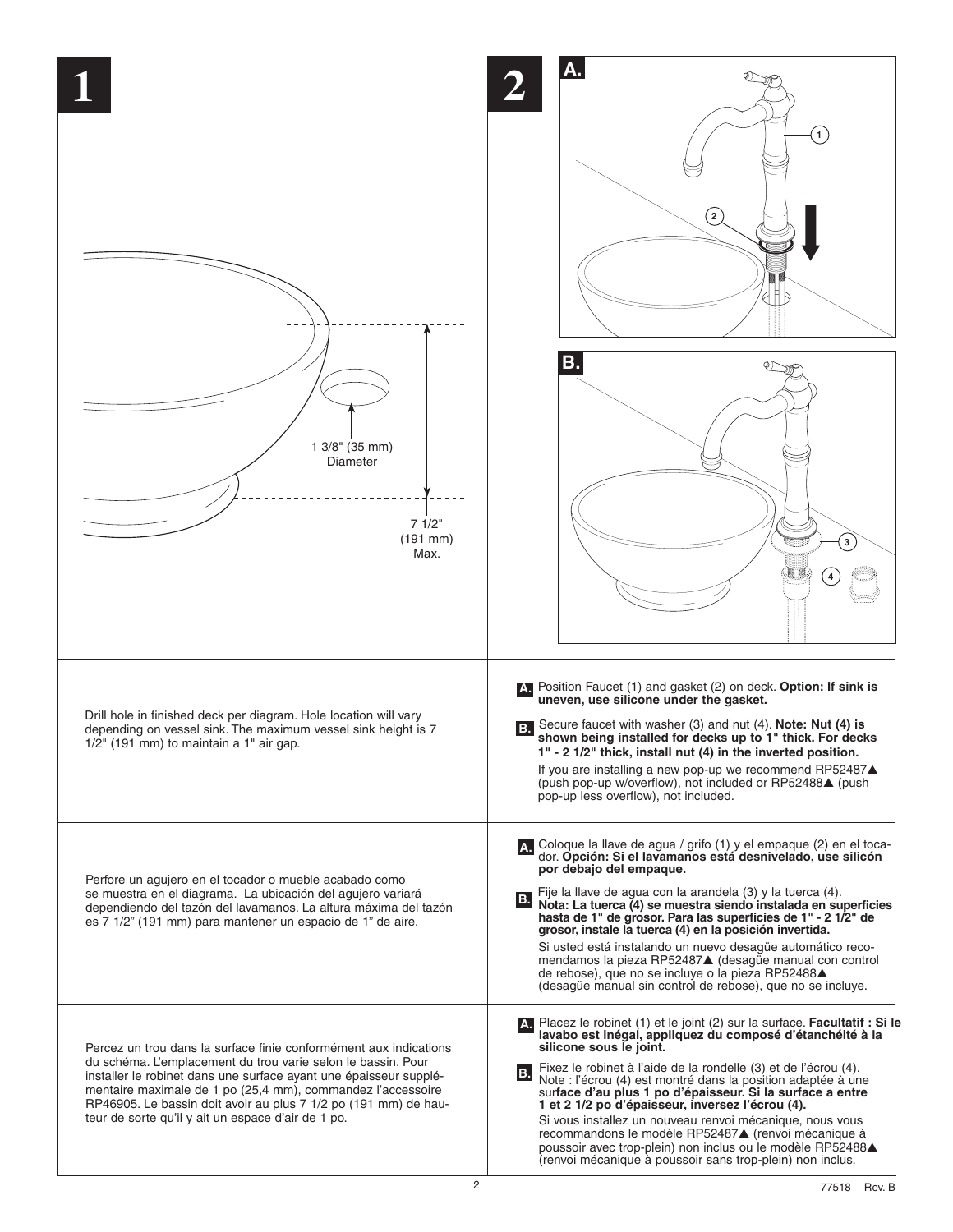| $\mathbf{1}$                                                                                                                                               | $\left( 2\right)$<br>3<br>$\overline{2}$<br>3                                                                                                                                                                                                                                                                                                                                                                                                                                                                                                             |
|------------------------------------------------------------------------------------------------------------------------------------------------------------|-----------------------------------------------------------------------------------------------------------------------------------------------------------------------------------------------------------------------------------------------------------------------------------------------------------------------------------------------------------------------------------------------------------------------------------------------------------------------------------------------------------------------------------------------------------|
| Make connections to water lines using the faucet connections (1)<br>provided. Tighten securely, but do not overtighten.                                    | Remove aerator (1) and turn faucet handle (2) to the full on<br>mixed position. Turn on hot and cold water supplies (3) and<br>flush water lines for one minute. Important: This flushes<br>away any debris that could cause damage to internal<br>parts. Reinstall aerator.<br>Check all connections at arrows for leaks. Retighten if<br>necessary, but do not overtighten.                                                                                                                                                                             |
| Haga las conexiones a las tuberías de agua usando las conexio-<br>nes de la llave de agua (1) que se incluyen. Apriete fijo, pero no<br>apriete demasiado. | Quite el aereador (1) y mueva la manija de la llave de agua<br>(2) a la posición completamente abierta. Abra los suminis-<br>tros de agua caliente y fría (3) y deje correr en agua por<br>la líneas por un minuto. Importante: Esto limpia cual-<br>quier escombro que pudiera dañar las partes internas.<br>Reemplace el aireador.<br>Examine todas las conexiones donde señalan las flechas<br>por si hay filtraciones de agua. Apriete de nuevo si es<br>necesario, pero no apriete demasiado.                                                        |
| Raccordez le robinet à la tuyauterie à l'aide des raccords (1) four-<br>nis. Serrez les raccords fermement, mais prenez garde de<br>trop serrer.           | Retirez l'aérateur (1) et placez la poignée (2) du robinet en<br>position d'écoulement maximum de l'eau chaude et de<br>l'eau froide. Rétablissez l'alimentation en eau chaude et<br>en eau froide (3) et laissez couler l'eau pendant une min-<br>ute. Important : L'eau qui s'écoule évacue les corps<br>étrangers qui pourraient abîmer les éléments internes.<br>Remettez l'aérateur en place.<br>Vérifiez l'étanchéité de tous les raccords identifiés par une<br>flèche. Resserrez les raccords au besoin, mais prenez garde<br>de trop les serrer. |